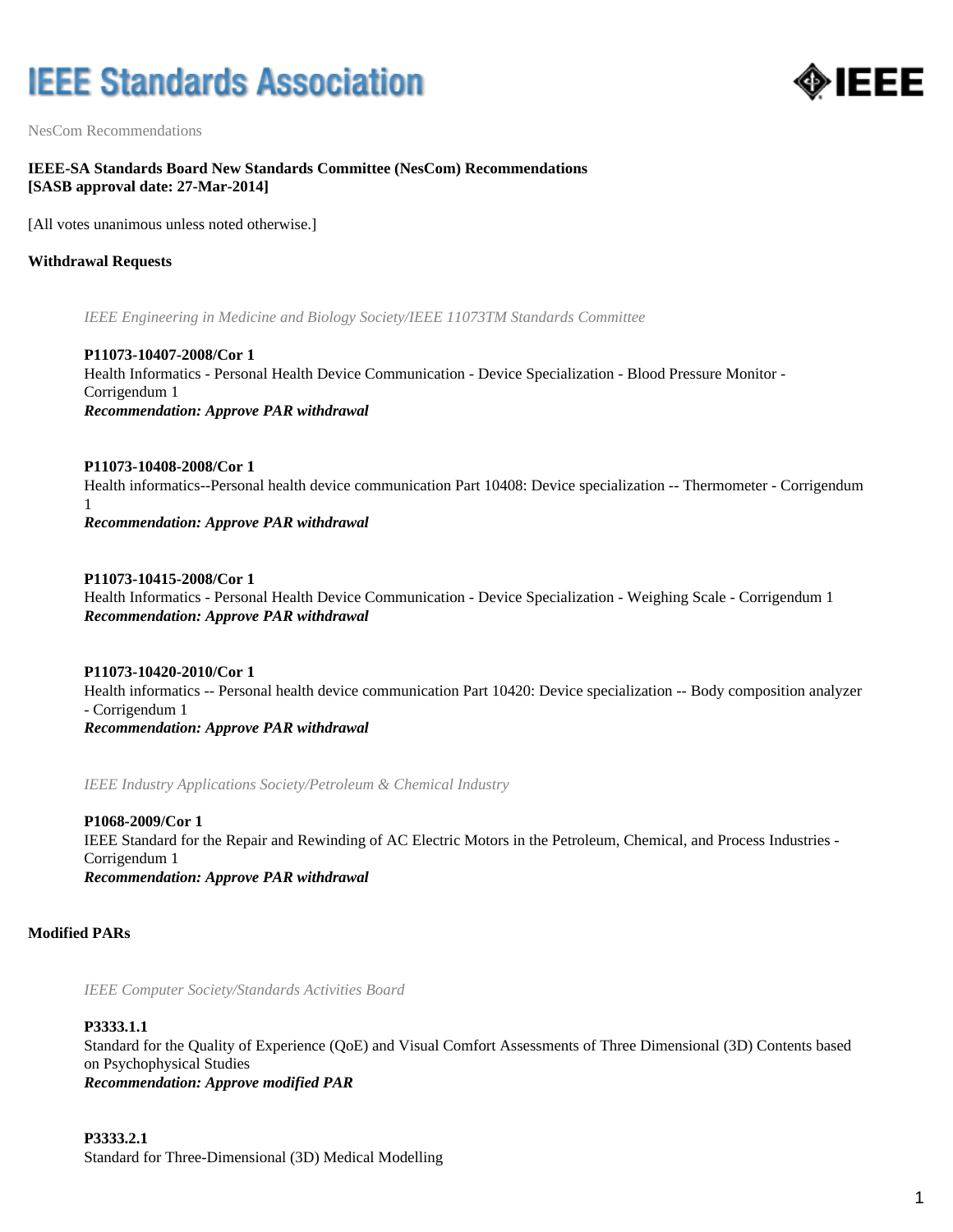# *Recommendation: Approve modified PAR*

*IEEE Computer Society/Voting Systems Standards Committee*

## **P1622.2**

Standard for Election Results Reporting Data Interchange Format *Recommendation: Approve modified PAR*

**P1622.3**

Standard for Election Systems Event Logging Data Interchange Format *Recommendation: Approve modified PAR*

*IEEE Power and Energy Society/Switchgear*

#### **PC37.60**

High-voltage switchgear and controlgear - Part 111: Automatic circuit reclosers for alternating current systems up to and including 38 kV *Recommendation: Approve modified PAR*

*IEEE Power and Energy Society/Transformers*

#### **P1276**

Guide for the Application of High-Temperature Insulation Materials in Liquid-Immersed Distribution, Power and Regulating Transformers *Recommendation: Approve modified PAR*

## **Extension Requests**

*IEEE Computer Society/Test Technology*

#### **P1450.6.2**

Standard for Memory Modeling in Core Test Language (CTL) *Recommendation: Approve request for an extension until December 2014*

#### **P1687**

Standard for Access and Control of Instrumentation Embedded within a Semiconductor Device *Recommendation: Approve request for an extension until December 2014*

*IEEE Industry Applications Society/Power Systems Engineering*

#### **P1668**

Recommended Practice for Voltage Sag and Interruption Ride-Through Testing for End Use Electrical Equipment Less than 1,000 Volts

*Recommendation: Approve request for an extension until December 2014*

*IEEE Instrumentation and Measurement Society/TC9 - Sensor Technology*

# **P21451-2**

Standard for a Smart Transducer Interface for Sensors and Actuators - Serial Point-to-Point Interface *Recommendation: Defer consideration until June 2014*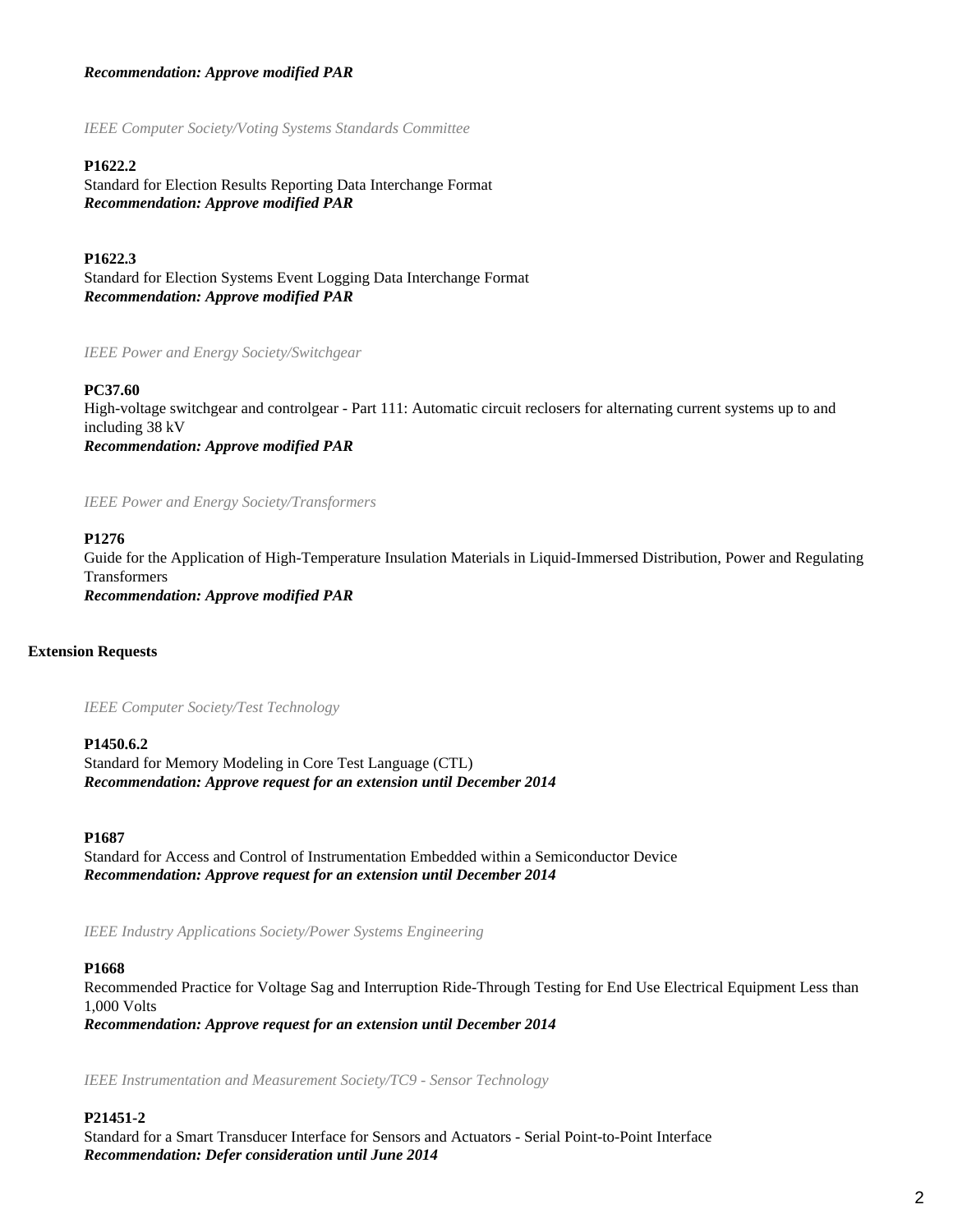*IEEE Power and Energy Society/Energy Development & Power Generation*

# **P1827**

Guide for Electrical & Control Design of Hydroelectric Water Conveyance Facilities *Recommendation: Approve request for an extension until December 2016*

*IEEE Power and Energy Society/Switchgear*

# **PC37.11**

Standard Requirements for Electrical Control for AC High-Voltage (>1000V) Circuit Breakers *Recommendation: Approve request for an extension until December 2014*

*IEEE Power and Energy Society/Transmission and Distribution*

## **P519.1**

Guide for Applying Harmonic Limits on Power Systems *Recommendation: Defer consideration until June 2014*

## **P1782**

Guide for Collecting, Categorizing and Utilization of Information Related to Electric Power Distribution Interruption Events *Recommendation: Approve request for an extension until December 2014*

*IEEE Power and Energy Society/Transformers*

## **PC57.19.01**

Standard Performance Characteristics and Dimensions for Outdoor Apparatus Bushings *Recommendation: Approve request for an extension until December 2017*

# **New PARs**

*IEEE-SA Board of Governors/Corporate Advisory Group*

#### **P2413**

Standard for an Architectural Framework for the Internet of Things (IoT) *Recommendation: Approve new PAR until December 2018*

*IEEE Computer Society/Design Automation*

## **P1801a**

Standard for Design and Verification of Low-Power Integrated Circuits Amendment *Recommendation: Approve new PAR until December 2018*

*IEEE Computer Society/LAN/MAN Standards Committee*

**P802.1AB-2009/Cor 2** Standard for Local and Metropolitan Area Networks-- Station and Media Access Control Connectivity Discovery - Corrigendum 2: Technical and editorial corrections *Recommendation: Approve new PAR until December 2018*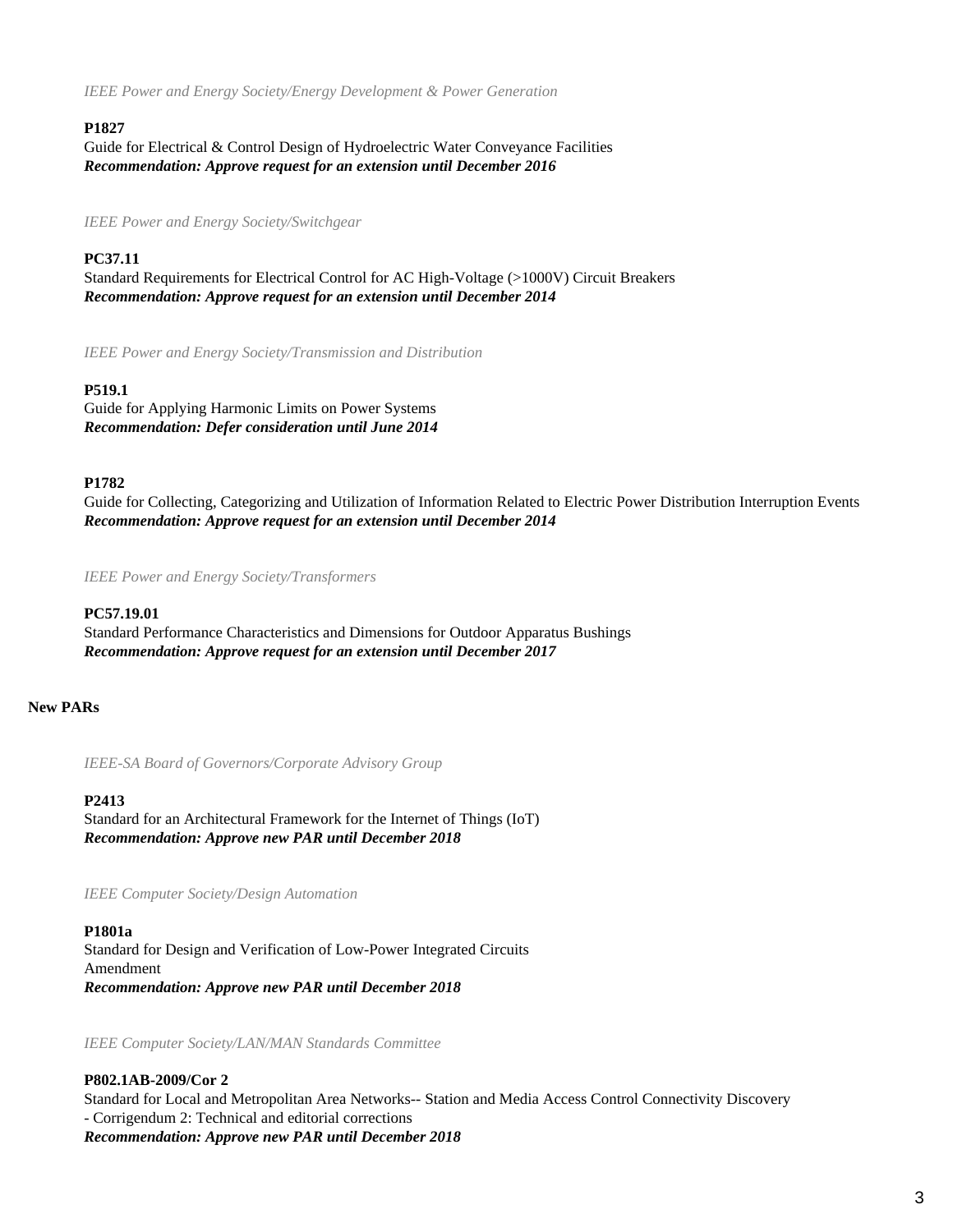## **P802.1CF**

Recommended Practice for Network Reference Model and Functional Description of IEEE 802 Access Network *Recommendation: Approve new PAR until December 2018*

## **P802.3bs**

Standard for Ethernet Amendment: Media Access Control Parameters, Physical Layers and Management Parameters for 400 Gb/s Operation

*Recommendation: Approve new PAR until December 2018*

# **P802.11ax**

Standard for Information technology--Telecommunications and information exchange between systems Local and metropolitan area networks--Specific requirements Part 11: Wireless LAN Medium Access Control (MAC) and Physical Layer (PHY) Specifications Amendment Enhancements for High Efficiency WLAN *Recommendation: Approve new PAR until December 2018*

## **P802.15.3d**

Standard for Information technology-- Local and metropolitan area networks-- Specific requirements-- Part 15.3: Wireless Medium Access Control (MAC) and Physical Layer (PHY) Specifications for High Rate Wireless Personal Area Networks (WPAN) Amendment for a 100Gbps wireless switched point-to-point physical layer *Recommendation: Approve new PAR until December 2018*

## **P802.15.4r**

Standard for Local and metropolitan area networks--Part 15.4: Low-Rate Wireless Personal Area Networks (LR-WPANs) Amendment for Radio based Distance Measurement Techniques *Recommendation: Approve new PAR until December 2018*

*IEEE Computer Society/Microprocessor Standards Committee*

# **P1722.1-2013/Cor 1**

Standard for Device Discovery, Connection Management, and Control Protocol for IEEE 1722(TM) Based Devices - Corrigendum 1: Technical and editorial corrections *Recommendation: Approve new PAR until December 2018*

*IEEE Computer Society/Standards Activities Board*

# **P3333.1.2**

Standard for the Perceptual Quality Assessment of Three Dimensional (3D) Contents based on Physiological Mechanisms *Recommendation: Approve new PAR until December 2018*

# **P3333.2.2**

Standard for Three-Dimensional (3D) Medical Visualization *Recommendation: Approve new PAR until December 2018*

## **P3333.2.3**

Standard for Three-Dimensional (3D) Medical Data Management *Recommendation: Approve new PAR until December 2018*

#### **P3333.2.4**

Standard for Three-Dimensional (3D) Medical Simulation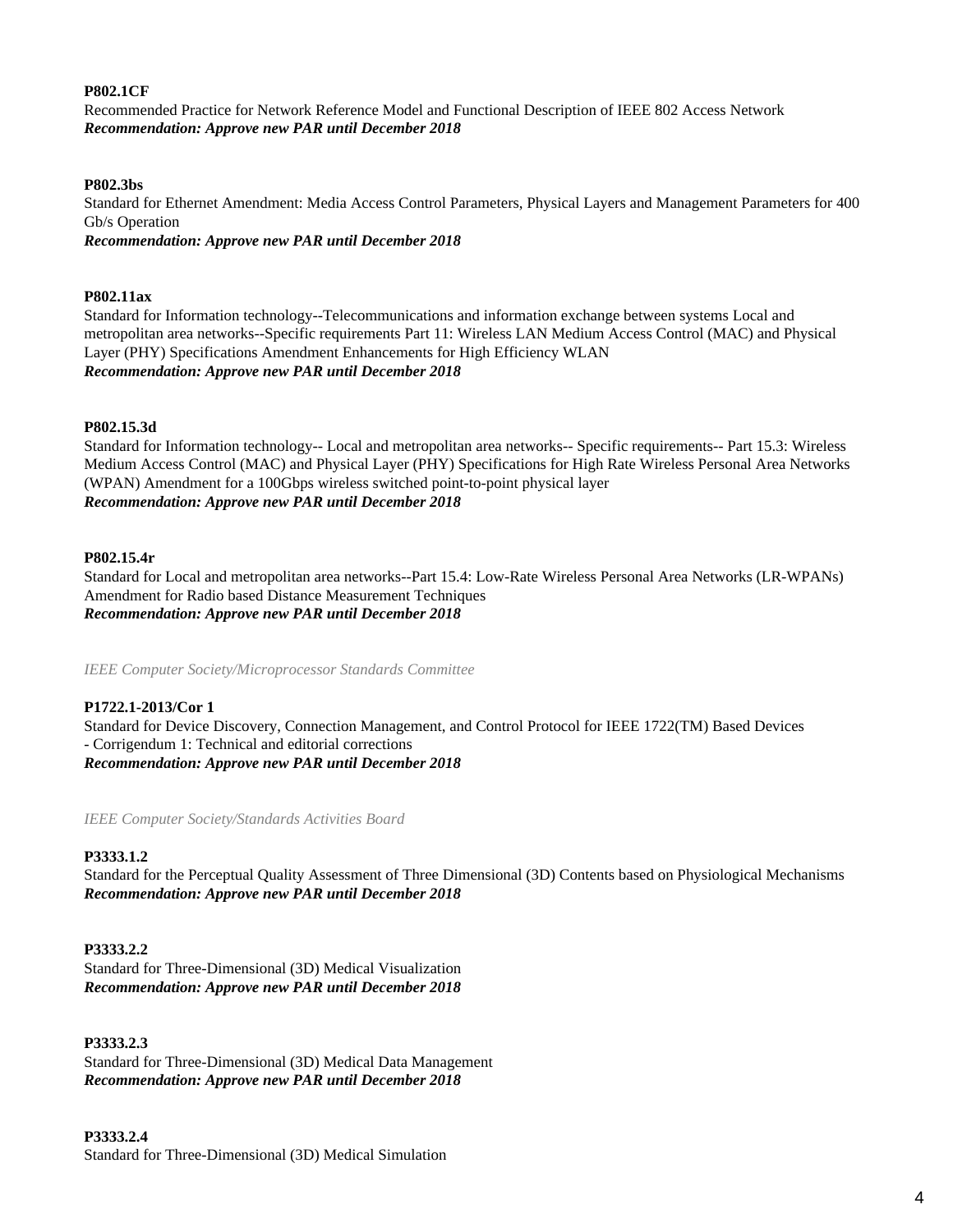# *Recommendation: Approve new PAR until December 2018*

*IEEE Computer Society/Voting Systems Standards Committee*

## **P1622.4**

Recommended Practice for Election Modeling *Recommendation: Approve new PAR until December 2018*

# **P1622.5**

Standard for Election Systems Usability and Accessibility *Recommendation: Approve new PAR until December 2018*

*IEEE Communications Society/Dynamic Spectrum Access Networks Standards Committee*

#### **P1900.6-2011/Cor 1**

Standard for Spectrum Sensing Interfaces and Data Structures for Dynamic Spectrum Access and other Advanced Radio Communication Systems. - Corrigendum 1 *Recommendation: Defer consideration until June 2014*

*IEEE Communications Society/Standards Development Board*

## **P1904.2**

Standard for Management Channel for Customer-Premises Equipment Connected to Ethernet-based Subscriber Access Networks *Recommendation: Approve new PAR until December 2018*

*IEEE Engineering in Medicine and Biology Society/IEEE 11073TM Standards Committee*

#### **P11073-10404a**

Health Informatics - Personal Health Device Communication - Device Specialization - Pulse Oximeter Amendment *Recommendation: Approve new PAR until December 2018*

#### **P11073-10407a**

Health Informatics - Personal Health Device Communication - Device Specialization - Blood Pressure Monitor Amendment *Recommendation: Approve new PAR until December 2018*

#### **P11073-10408a**

Health informatics--Personal health device communication Part 10408: Device specialization -- Thermometer Amendment *Recommendation: Approve new PAR until December 2018*

#### **P11073-10415a**

Health Informatics - Personal Health Device Communication - Device Specialization - Weighing Scale Amendment *Recommendation: Approve new PAR until December 2018*

# **P11073-10420a**

Health informatics -- Personal health device communication Part 10420: Device specialization -- Body composition analyzer Amendment

*Recommendation: Approve new PAR until December 2018*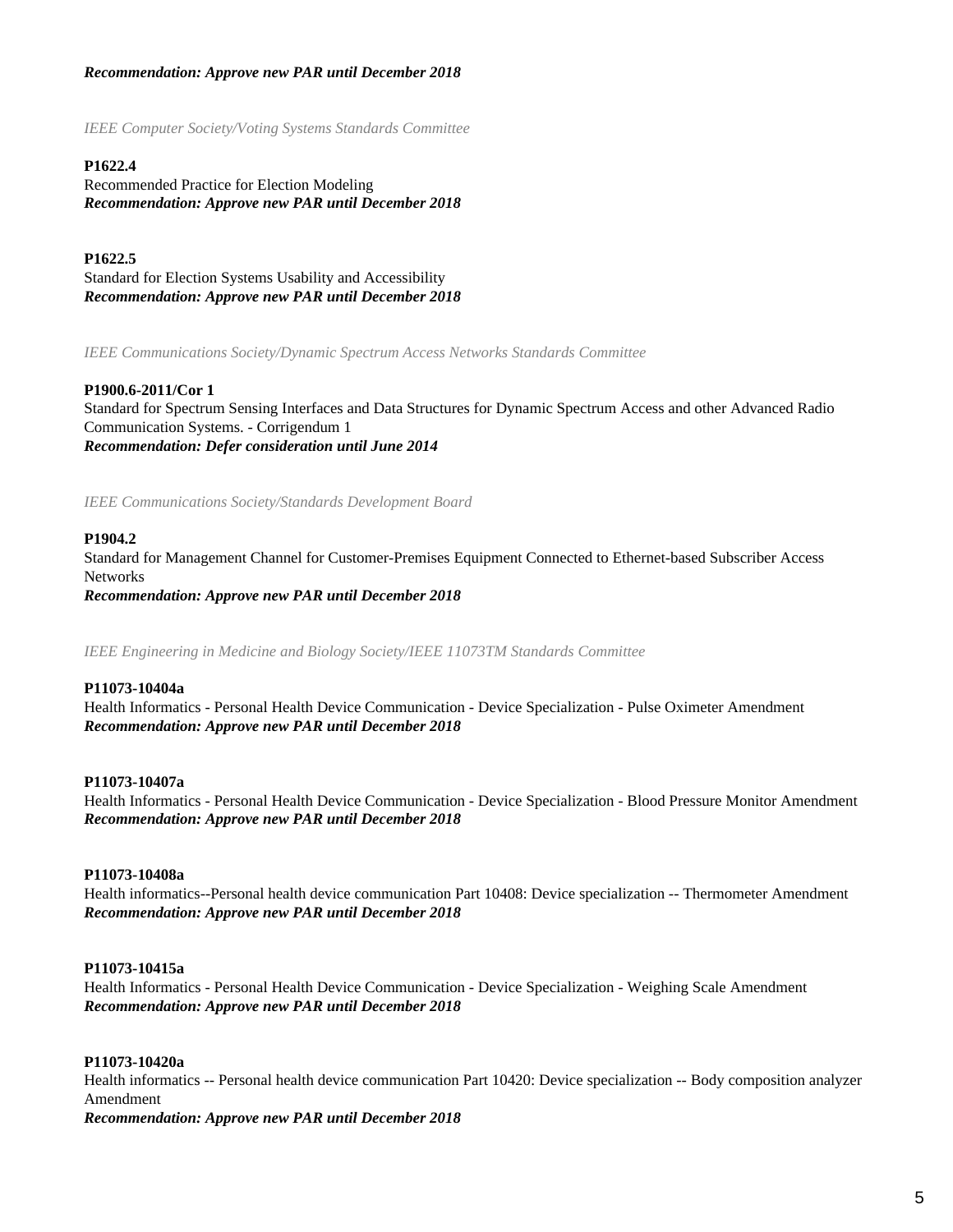*IEEE Industry Applications Society/Petroleum & Chemical Industry*

# **P80005-3**

Utility Connections in Port - Part 3: Low Voltage Shore Connection (LVSC) Systems - General Requirements *Recommendation: Defer consideration until June 2014*

*IEEE Industry Applications Society/Power Systems Protection*

# **P2408**

Communications-Based Protection of Industrial and Commercial Power Systems *Recommendation: Defer consideration until June 2014*

*IEEE Power and Energy Society/Nuclear Power Engineering*

# **P2411**

Human Factors Engineering Guide for the Validation of System Designs and Integrated Systems Operations at Nuclear Facilities

*Recommendation: Approve new PAR until December 2018*

*IEEE Power and Energy Society/Power System Relaying*

# **PC37.249**

Guide for Cyber Security of Protection Related Data Files *Recommendation: Defer consideration until June 2014*

# **PC37.250**

Guide for Engineering, Implementation, and Management of System Integrity Protection Schemes *Recommendation: Approve new PAR until December 2018*

*IEEE Power and Energy Society/Stationary Batteries Committee*

## **P1657a**

Recommended Practice for Personnel Qualifications for Installation and Maintenance of Stationary Batteries Amendment 1: Updated Safety Sections *Recommendation: Approve new PAR until December 2018*

*IEEE Power and Energy Society/Transmission and Distribution*

#### **P977a**

Guide to Installation of Foundations for Transmission Line Structures Amendment *Recommendation: Approve new PAR until December 2018*

**PC135.100** Standard for Line Hardware for Overhead Line Construction *Recommendation: Approve new PAR until December 2018*

*IEEE Power and Energy Society/Transformers*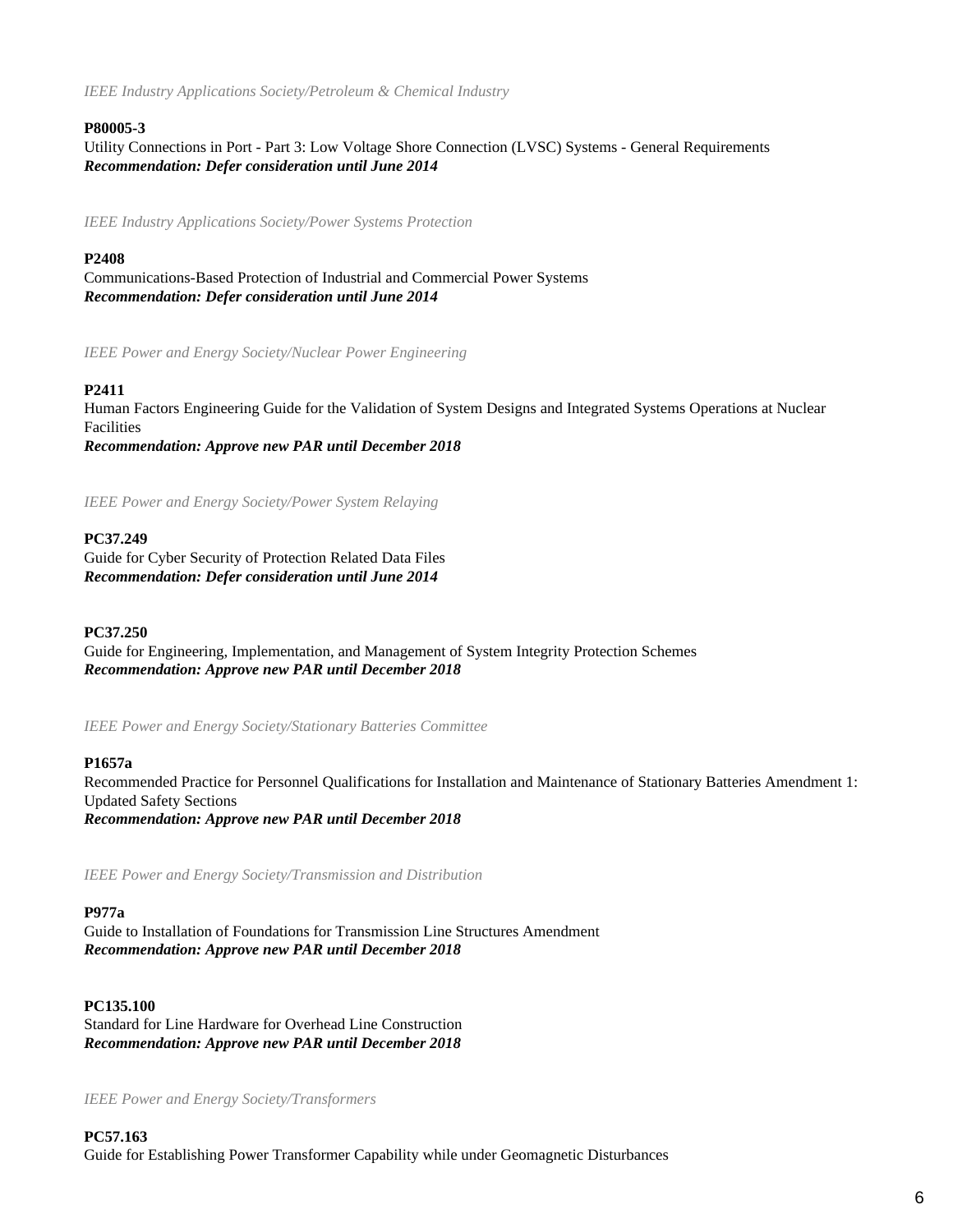# *Recommendation: Approve new PAR until December 2018*

*IEEE Vehicular Technology Society/Rail Transportation Standards Committee*

# **P1791**

Recommended Practice for Terminology Used for Direct Current Electric Transit Overhead Contact Systems *Recommendation: Approve new PAR until December 2018*

# **P2406**

Standard for Design and Construction of Non-Load Break Disconnect Switches for Direct Current Applications on Transit Systems *Recommendation: Approve new PAR until December 2018*

# **PARs for the Revision of Standards**

*IEEE Computer Society/LAN/MAN Standards Committee*

## **P802.22**

Standard for Information Technology - Local and Metropolitan Area Networks - Specific Requirements - Part 22: Cognitive Radio Wireless Regional Area Networks (WRAN) Medium Access Control (MAC) and Physical Layer (PHY) Specifications: Policies and Procedures for Operation in the Bands that Allow Spectrum Sharing where the Communications Devices may Opportunistically Operate in the Spectrum of the Primary Service *Recommendation: Approve PAR for the revision of a standard until December 2018*

*IEEE Communications Society/Power Line Communications*

#### **P2030.5**

Standard for Smart Energy Profile Application Protocol *Recommendation: Approve PAR for the revision of a standard until December 2018*

*IEEE Electromagnetic Compatibility Society/Standards Development Committee*

#### **P1302**

Guide for the Electromagnetic Characterization of Conductive Gaskets in the Frequency Range of DC to 40 GHz *Recommendation: Approve PAR for the revision of a standard until December 2018*

*IEEE Industry Applications Society/Petroleum & Chemical Industry*

#### **P1068**

Standard for the Repair and Rewinding of AC Electric Motors in the Petroleum, Chemical, and Process Industries *Recommendation: Approve PAR for the revision of a standard until December 2018*

*IEEE Power and Energy Society/Energy Development & Power Generation*

# **P1010**

Guide for Control of Hydroelectric Power Plants *Recommendation: Approve PAR for the revision of a standard until December 2018*

#### **P1248**

Guide for the Commissioning of Electrical Systems in Hydroelectric Power Plants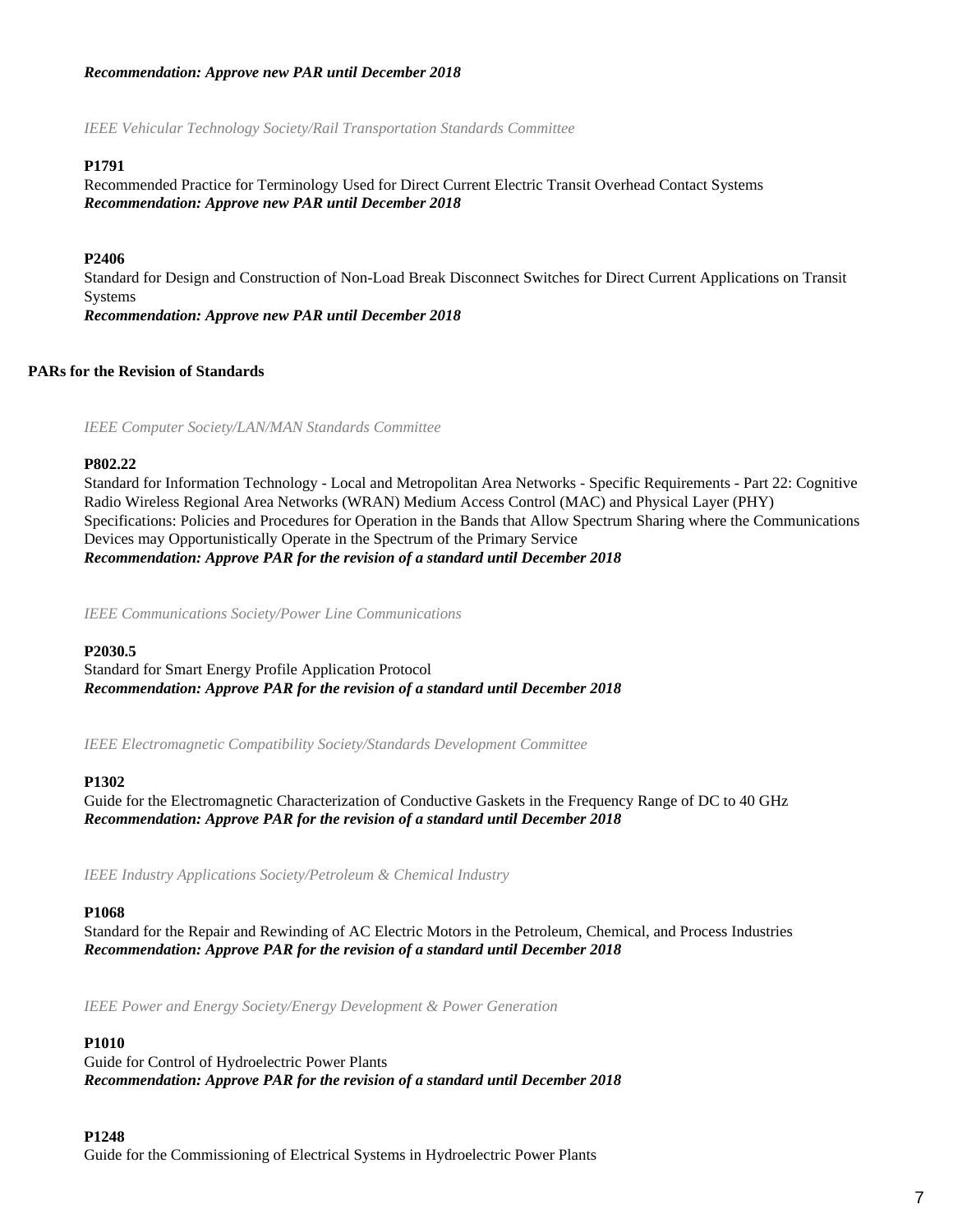# *Recommendation: Approve PAR for the revision of a standard until December 2018*

*IEEE Power and Energy Society/Insulated Conductors*

# **P532**

Guide for Selecting and Testing Jackets for Power, Instrumentation, and Control Cables *Recommendation: Approve PAR for the revision of a standard until December 2018*

# **P1406**

Guide for the Use of Gas-in-Fluid Analysis for Paper and Laminated Paper-Polypropylene Insulated Cable Systems *Recommendation: Approve PAR for the revision of a standard until December 2018*

*IEEE Power and Energy Society/Power System Relaying*

## **PC37.91**

Guide for Protecting Power Transformers *Recommendation: Approve PAR for the revision of a standard until December 2018*

## **PC37.230**

Guide for Protective Relay Applications to Distribution Lines *Recommendation: Approve PAR for the revision of a standard until December 2018*

*IEEE Power and Energy Society/Stationary Batteries Committee*

#### **P1491**

Recommended Practice for Battery Monitoring in Stationary Applications *Recommendation: Approve PAR for the revision of a standard until December 2018*

*IEEE Power and Energy Society/Surge Protective Devices/High Voltage*

# **PC62.23**

Application Guide for Surge Protection of Electric Generating Plants *Recommendation: Approve PAR for the revision of a standard until December 2018*

*IEEE Power and Energy Society/Substations*

**P605**

Guide for Bus Design in Air Insulated Substations *Recommendation: Approve PAR for the revision of a standard until December 2018*

*IEEE Power and Energy Society/Switchgear*

## **PC37.20.6**

Standard for 4.76 kV to 38 kV Rated Ground and Test Devices Used in Enclosures *Recommendation: Approve PAR for the revision of a standard until December 2018*

# **PC37.26**

Guide for Methods of Power-Factor Measurement for Low-Voltage (1000 V ac or lower) Inductive Test Circuits *Recommendation: Approve PAR for the revision of a standard until December 2018*